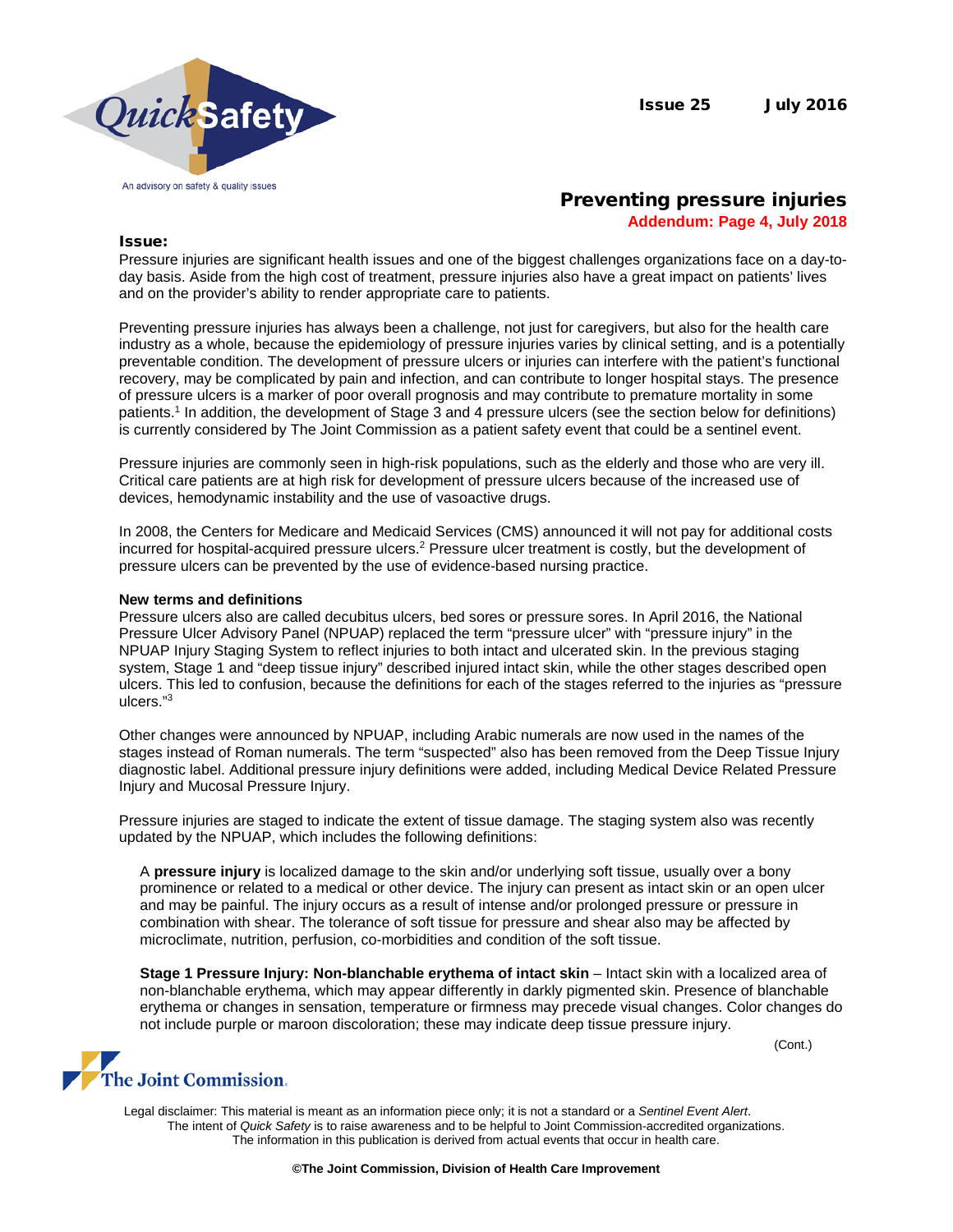**Stage 2 Pressure Injury: Partial-thickness skin loss with exposed dermis** – Partial-thickness loss of skin with exposed dermis. The wound bed is viable, pink or red, moist, and may represent as an intact or ruptured serum-filled blister. Adipose (fat) is not visible and deeper tissues are not visible. Granulation tissue, slough and eschar are not present. These injuries commonly result from adverse microclimate and shear in the skin over the pelvis and shear in the heel. This stage cannot be used to describe moistureassociated skin damage (MASD), including incontinence-associated dermatitis (IAD), intertriginous dermatitis (ITD), medical adhesive-related skin injury (MARSI), or traumatic wounds (skin tears, burns, abrasions).

**Stage 3 Pressure Injury: Full-thickness skin loss** – Full-thickness loss of skin, in which adipose (fat) is visible in the ulcer and granulation tissue and epibole (rolled wound edges) are often present. Slough and/or eschar may be visible. The depth of tissue damage varies by anatomical locations; areas of significant adiposity can develop deep wounds. Undermining and tunneling may occur. Fascia, muscle, tendon, ligament, cartilage and/or bone are not exposed. If slough or eschar obscure the extent of tissue loss, this is an unstageable pressure injury.

**Stage 4 Pressure Injury: Full-thickness skin and tissue loss** – Full-thickness skin and tissue loss with exposed or directly palpable fascia, muscle, tendon, ligament, cartilage or bone in the ulcer. Slough and/or eschar maybe visible. Epibole (rolled edges), undermining and/or tunneling often occur. Depth varies by anatomical location. If slough or eschar obscure the extent of tissue loss, this is unstageable pressure injury.

**Unstageable Pressure Injury: Obscured full-thickness skin and tissue loss** – Full-thickness skin and tissue loss in which the extent of tissue damage within the ulcer cannot be confirmed because it is obscured by slough or eschar. If slough or eschar is removed, a Stage 3 or Stage 4 pressure injury will be revealed. Stable eschar (i.e., dry, adherent, intact without erythema or fluctuance) on an ischemic limb or the heel(s) should not be removed.

**Deep Tissue Pressure Injury**: **Persistent non-blanchable deep red, maroon, or purple discoloration** – Intact or non-intact skin with localized area or persistent non-blanchable deep red, maroon, purple discoloration or epidermal separation revealing a dark wound bed or blood-filled blister. Pain and temperature changes often preceded skin color changes. Discoloration may appear differently in darkly pigmented skin. This injury results from intense and/or prolonged pressure and shear forces at the bonemuscle interface. The wound may evolve rapidly to reveal the actual extent of tissue injury, or may resolve without tissue loss. If necrotic tissue, subcutaneous tissue, granulation tissue, fascia, muscle or other underlying structures are visible, this indicates a full-thickness pressure injury (unstageable, Stage 3 or Stage 4). Do not use DTPI to describe vascular, traumatic, neuropathic, or dermatologic conditions.

**Medical Device-Related Pressure Injury** – (This describes the etiology.) Medical device-related pressure injuries result from the use of devices designed and applied for diagnostic or therapeutic purposes. The resultant pressure injury generally conforms to the pattern or shape of the device. The injury should be staged using the staging system.

**Mucosal Membrane Pressure Injury** – Mucosal membrane pressure injury is found on mucous membranes with a history of a medical device in use at the location of the injury. Due to the anatomy of the tissue, injuries cannot be staged.

## Safety Actions to Consider:

The prevention of pressure injuries is a great concern in health care today. Many clinicians believe that pressure injury development is not solely the responsibility of nursing, but the entire health care system.4 Optimizing overall care and increasing attention to prevention can save patients from unnecessary harm and death.

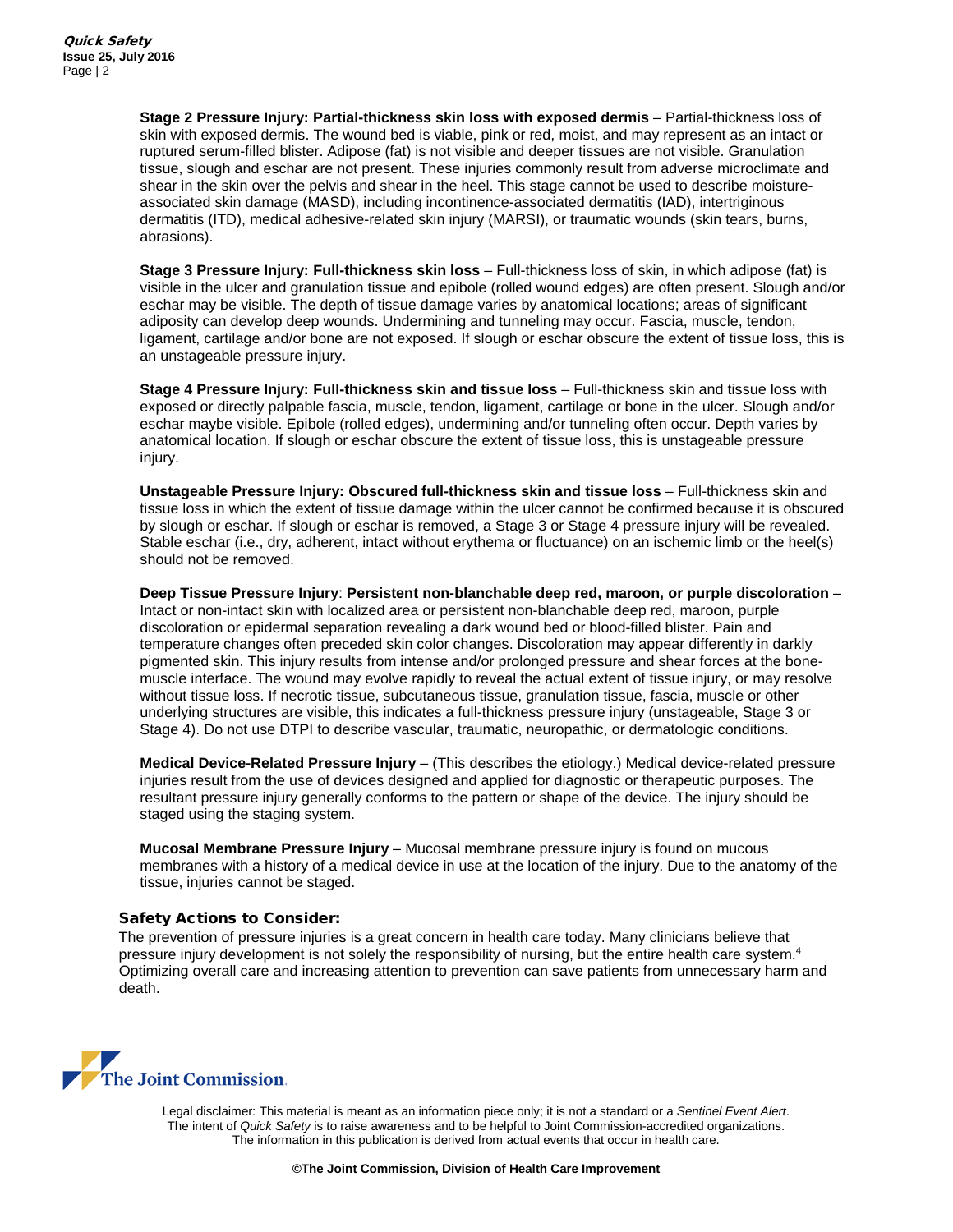Pressure ulcer prevention requires an interdisciplinary approach to care. Some parts of pressure injury prevention care are highly routinized, but care also must be tailored to the specific risk profile of each patient. No individual clinician working alone, regardless of how talented, can prevent all pressure injuries from developing. Rather, pressure injury prevention requires activities among many individuals, including the multiple disciplines and teams involved in developing and implementing the care plan. To accomplish this coordination, high quality prevention requires an organizational culture and operational practices that promote teamwork and communication, as well as individual expertise. Therefore, improvement in pressure injury prevention calls for a system focus to make needed changes.5 Optimizing overall care and increasing attention to these issues can prevent the next pressure injury and save the next patient.

The majority of the following strategies are based on the NPUAP's "Pressure Injury Prevention Points."<sup>6</sup>

**Risk Assessment** should be considered as the starting point. The earlier a risk is identified, the more quickly it can be addressed.

- Use a structured risk assessment tool to identify patients at risk as early as possible.
- Refine the assessment by identifying other risk factors, including existing pressure injuries and other diseases, such as diabetes and vascular problems.
- Repeat the assessment on a regular basis and address changes as needed.
- Develop a plan of care based on the risk assessment. Prioritize and address identified issues.

**Skin Care**. Protecting and monitoring the condition of the patient's skin is important for preventing pressure sores and identifying Stage 1 sores early so they can be treated before they worsen.<sup>7</sup>

- Inspect the skin upon admission and at least daily for signs of pressure injuries.
- Assess pressure points, temperature and the skin beneath medical devices.
- Clean the skin promptly after episodes of incontinence, use skin cleansers that are pH balanced for the skin, and use skin moisturizers.
- Avoid positioning the patient on an area of pressure injury.

**Nutrition**. Hospitalized individuals are at great risk for undernutrition.

- Use a valid tool to assess the patient's risk for malnutrition.
- Refer at-risk patients to a registered dietitian or nutritionist.
- Assess the patient's weight regularly, as well as the adequacy of oral, enteral and parenteral intake.
- Provide supplemental nutrition as indicated.

**Positioning and Mobilization**. Immobility can be a big factor in causing pressure injuries. Immobility can be due to several factors, such as age, general poor health condition, sedation, paralysis and coma.

- Turn and reposition at-risk patients, if not contraindicated.
- Plan a scheduled frequency of turning and repositioning the patient.
- Consider using pressure-relieving devices when placing patients on any support surface.
- Consider the patient's body size, level of immobility, exposure to shear, skin moisture and perfusion when choosing a support surface.

**Monitoring, Training and Leadership Support**. In any type of process improvement or initiative,

- implementation will be difficult without the right training, monitoring and leadership support.
	- Monitor the prevalence and incidence of pressure injuries.
	- Educate and train all members of the interdisciplinary team. Make sure they are aware of the plan of care and that all care is documented in the patient's record.
	- Ensure leadership support, oversight and allocation of adequate resources.

## Resources:

1. Reddy M, et al. [Treatment of pressure ulcers:](http://jama.jamanetwork.com/article.aspx?articleid=183029) A systematic review. *The Journal of the American Medical Association*. 2008;300(22):2647-2662 (accessed July 6, 2016).